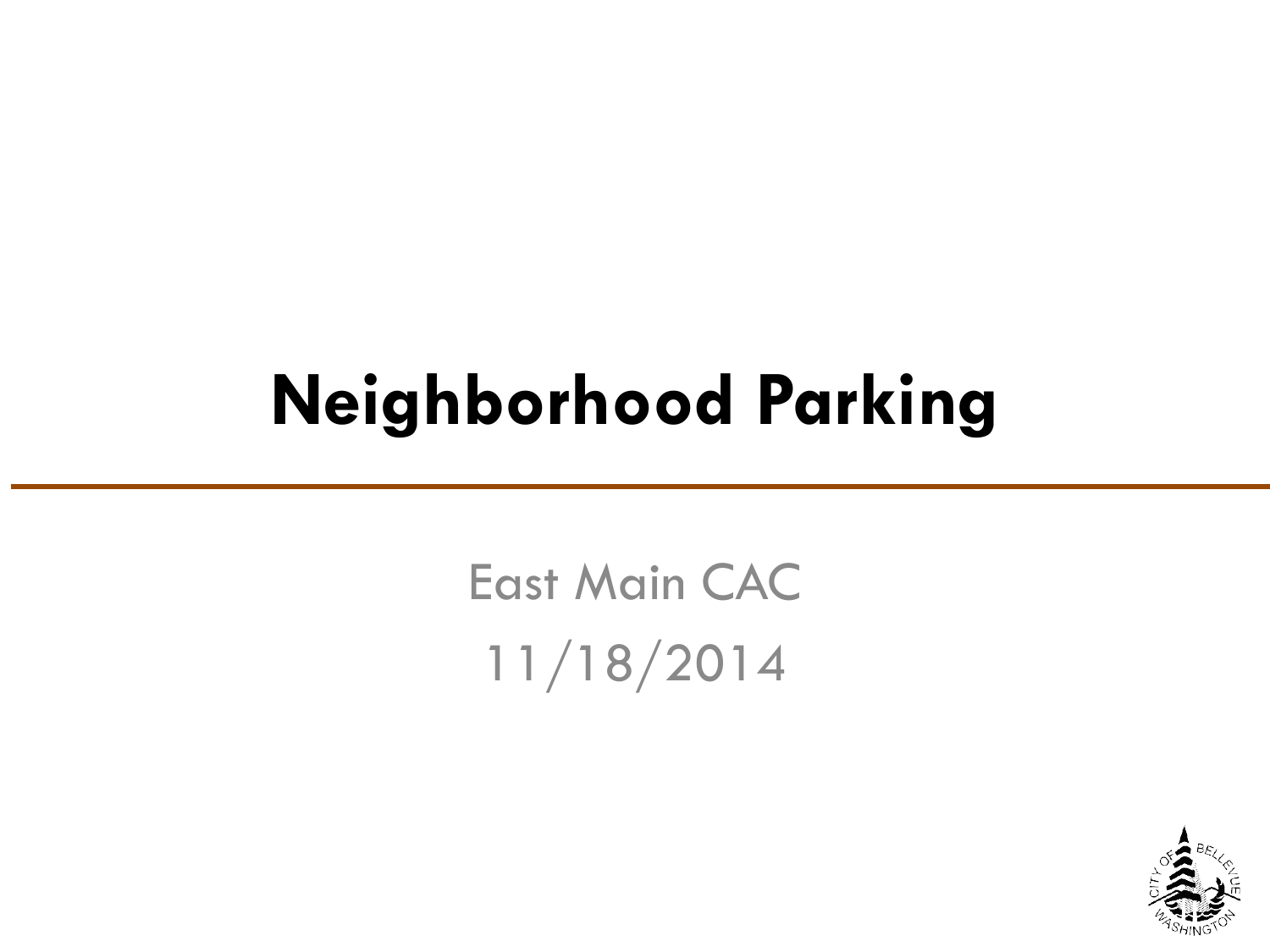## **Neighborhood Parking in Bellevue**

- Residential Permit Parking Zone (RPZs) are generally the best approach to protect neighborhoods from spillover parking
- Policy rooted in the city's comprehensive plan
- Program managed by the Neighborhood Traffic Safety Services group

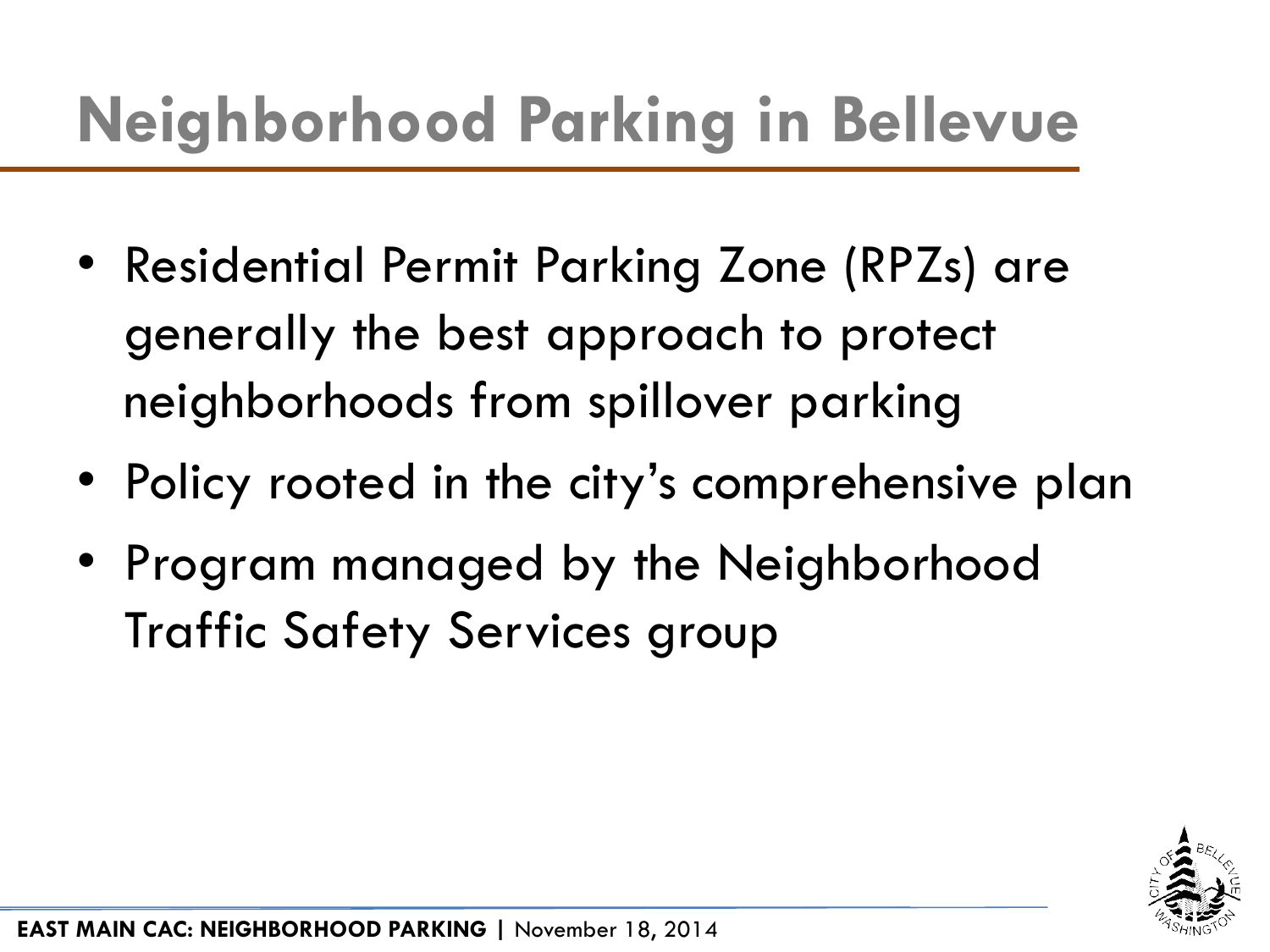# **RPZs in Bellevue**

- Area established by a city ordinance to restrict nonresidential parking on neighborhood streets.
- Residents and their guests are exempt from the restrictions if they are parking legally and displaying a RPZ permit.
- Permits: one for each registered vehicle
- Guests: up to 4 per household
- No fee to get a permit
- 15 RPZs in Bellevue

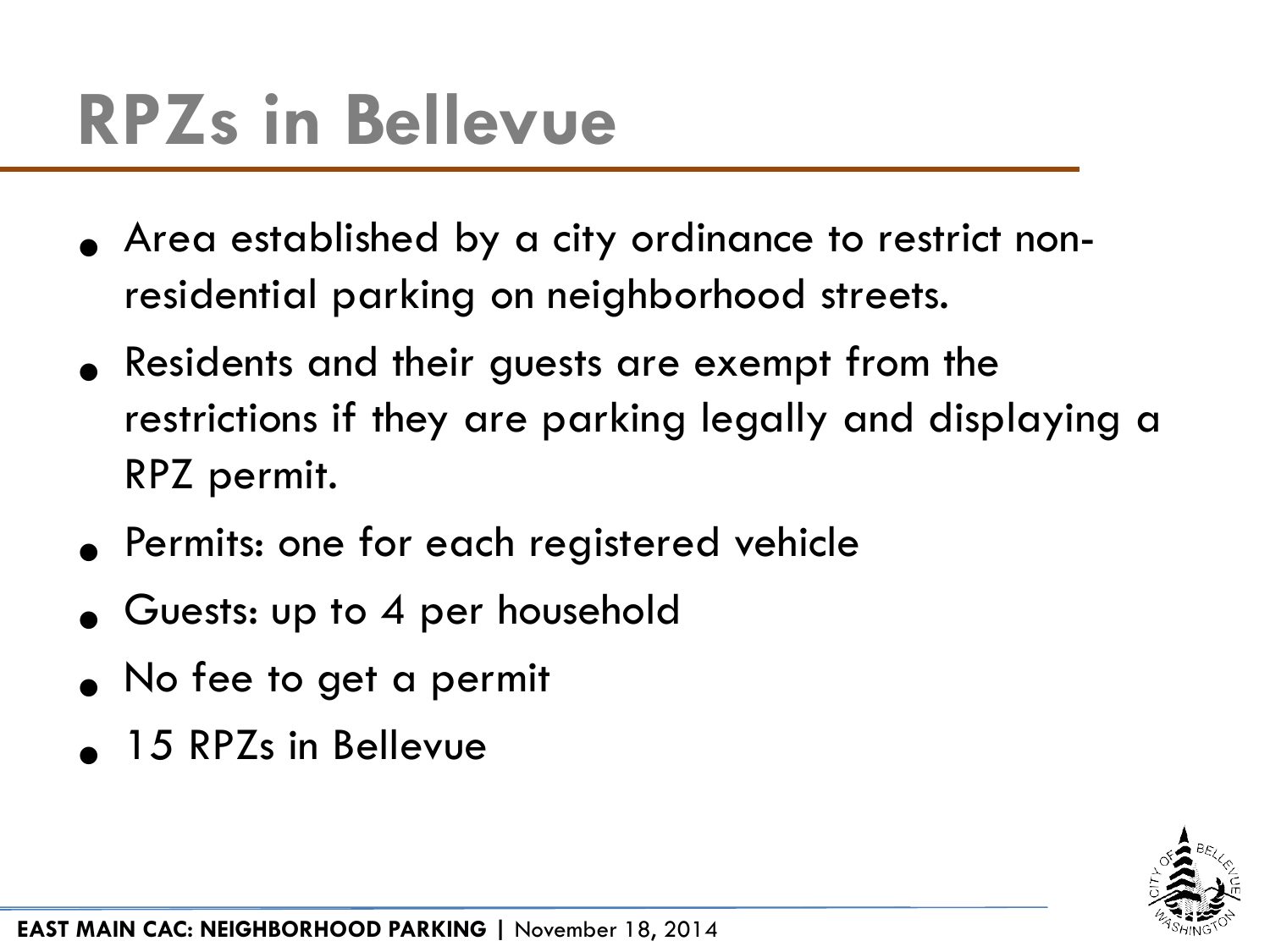



Pibtibate: 2/25/2011 File Name: V:tharogistes \NTC P\RPZ\_8x11.mxd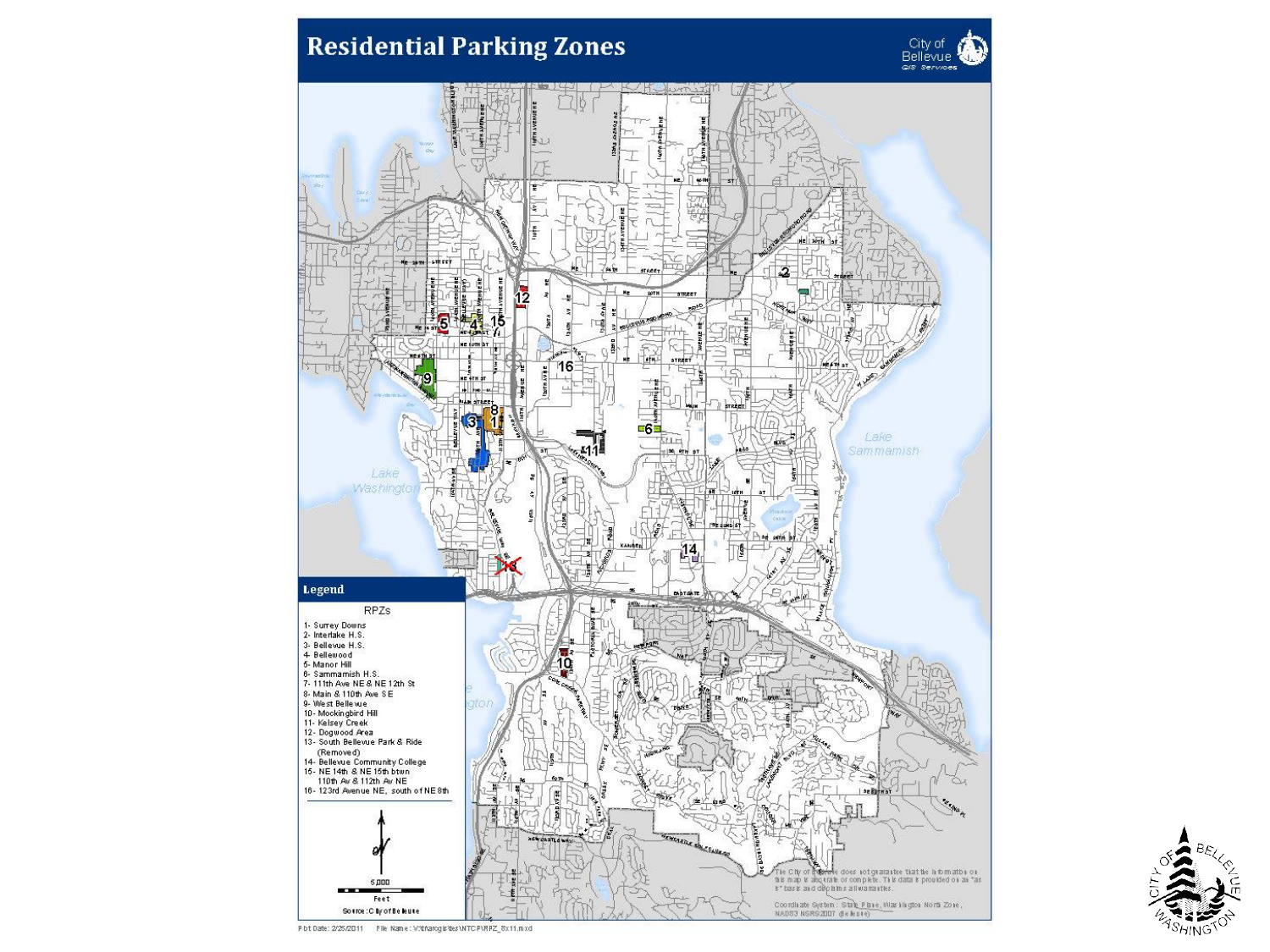

**Zone 1**, implemented in 1985 to address concerns about downtown spillover parking; this was the first RPZ in Bellevue

- 126 parcels (113 registered citizens)
- No parking 8am to 6pm except Saturday, Sunday and Holidays
- Expiration: August 2013

#### **Zone 3**, implemented in 1988 to reduce student parking around BHS

- 172 parcels (118 registered citizens)
- No parking 7am to 4pm except Saturday, Sunday and Holidays
- Expiration: December 2016

**Zone 8**, implemented in 1993 to address concerns about downtown spillover parking

- 8 parcels (8 registered citizens)
- No parking 7am-8pm except Saturday, Sunday and Holidays
- Expiration: November 2016
- Zone 8 is not part of Zone 1 to ensure that Zone 1 permit holders wouldn't travel to the north end of the neighborhood and park on 110th Pl SE